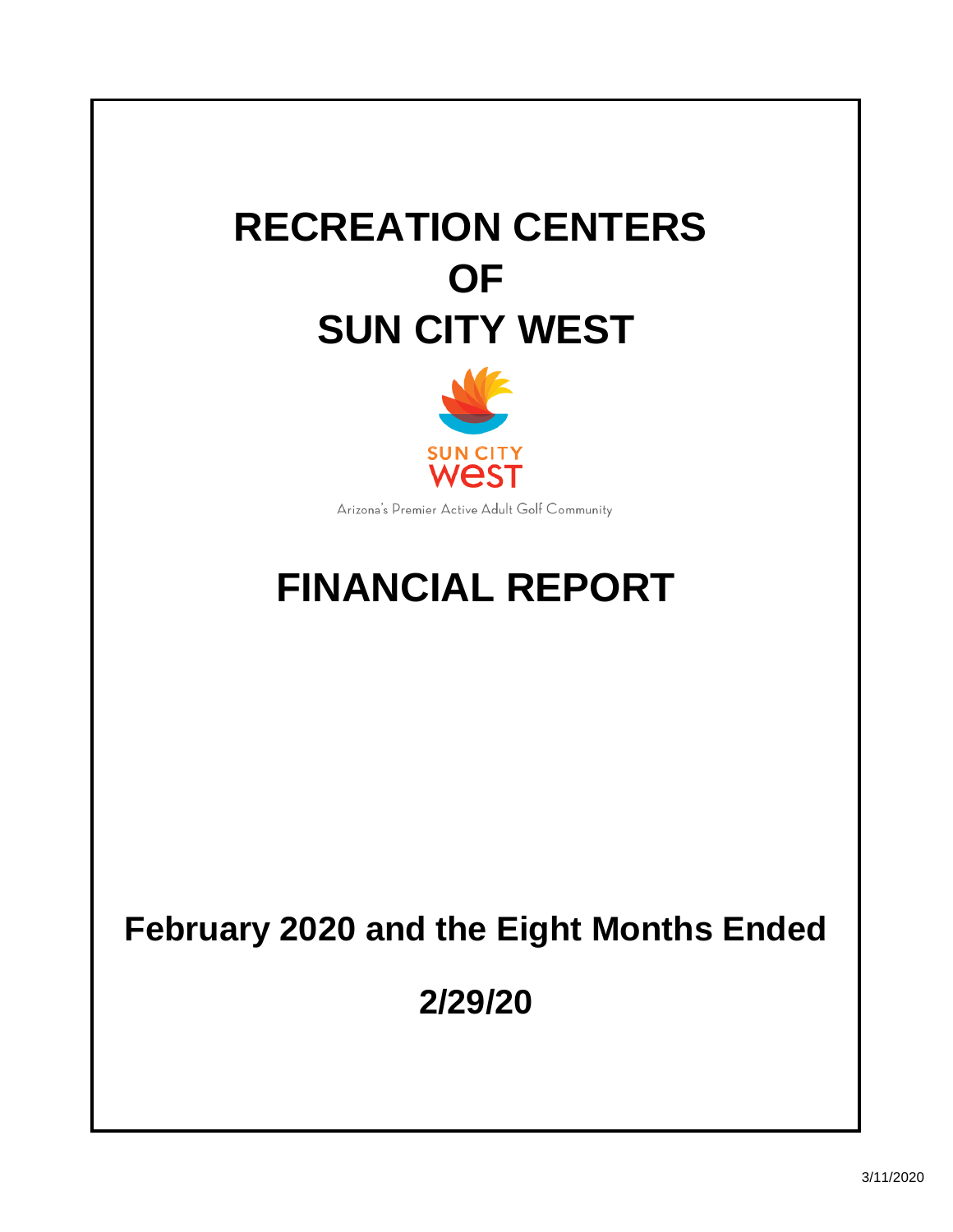### **Recreation Centers of Sun City West, Inc. Summary of All Revenues & Expenses February 2020 and the Eight Months Ended February 29, 2020**

|               |                | <b>Current Month</b>                     |                          |                                          |                                        |               |                |                                          |             |                                          |
|---------------|----------------|------------------------------------------|--------------------------|------------------------------------------|----------------------------------------|---------------|----------------|------------------------------------------|-------------|------------------------------------------|
| <b>Actual</b> | <b>Budget</b>  | Variance<br>Favorable /<br>(Unfavorable) | P/Y Act                  | Variance<br>Favorable /<br>(Unfavorable) |                                        | Actual        | <b>Budget</b>  | Variance<br>Favorable /<br>(Unfavorable) | P/Y Act     | Variance<br>Favorable /<br>(Unfavorable) |
|               |                |                                          |                          |                                          | <b>Operating Revenues</b>              |               |                |                                          |             |                                          |
| 1,228,055     | 1,226,492      | 1,563                                    | 1,177,708                | 50,348                                   | Membership                             | 9,628,452     | 9,591,137      | 37,316                                   | 9,202,912   | 425,540                                  |
| 14,710        | 15,816         | (1,106)                                  | 22,882                   | (8, 173)                                 | Recreation                             | 97,182        | 101,632        | (4, 450)                                 | 102,463     | (5,281)                                  |
| 1,094,497     | 1,113,913      | (19, 416)                                | 930,901                  | 163,596                                  | <b>Golf Fees</b>                       | 4,725,919     | 4,827,465      | (101, 547)                               | 4,532,014   | 193,904                                  |
| 74,736        | 70,792         | 3,945                                    | 72,813                   | 1,924                                    | Sports Pavilion                        | 486,661       | 455,373        | 31,289                                   | 465,707     | 20,955                                   |
| 55,316        | 52,426         | 2,890                                    | 60,207                   | (4,891)                                  | <b>Special Events</b>                  | 146,903       | 209,191        | (62, 288)                                | 172,334     | (25, 431)                                |
| 110,836       | 100,993        | 9,842                                    | 91,923                   | 18,912                                   | <b>Ancillary Revenue</b>               | 540,627       | 524,305        | 16,322                                   | 512,728     | 27,899                                   |
| 30,845        | 29,583         | 1,262                                    | 26,619                   | 4,226                                    | Merchandise Sales (net)                | 156,416       | 149,472        | 6,944                                    | 154,724     | 1,691                                    |
| 32,685        | 36,836         | (4, 150)                                 | 30,185                   | 2,501                                    | Food and Beverage (net)                | 173,246       | 179,127        | (5,881)                                  | 176,711     | (3, 465)                                 |
|               | $\overline{a}$ | $\overline{\phantom{a}}$                 |                          | $\ddot{\phantom{a}}$                     | Interest Income - Operating            | 250           | 300            | (50)                                     | 279         | (28)                                     |
| 1,288         | 667            | 622                                      | 608                      | 680                                      | Other Income                           | (2, 296)      | 5,333          | (7,630)                                  | 9,836       | (12, 132)                                |
| 2,642,969     | 2,647,517      | (4,549)                                  | 2,413,845                | 229,124                                  | <b>Operating Revenues Total</b>        | 15,953,359    | 16,043,335     | (89, 976)                                | 15,329,707  | 623,652                                  |
|               |                |                                          |                          |                                          | <b>Operating Expenses</b>              |               |                |                                          |             |                                          |
| 1,214,525     | 1,172,592      | (41, 933)                                | 1,174,262                | (40, 263)                                | Wages & Benefits                       | 9,477,419     | 9,657,994      | 180,575                                  | 9,286,303   | (191, 116)                               |
| 157,506       | 186,026        | 28,521                                   | 170,301                  | 12,796                                   | <b>Utilities</b>                       | 1,604,555     | 1,715,323      | 110,768                                  | 1,662,578   | 58,023                                   |
| 82,700        | 86,972         | 4,272                                    | 87,776                   | 5,076                                    | Repairs & Maintenance                  | 992,175       | 1,021,125      | 28,950                                   | 1,059,259   | 67,084                                   |
| 24,499        | 35,772         | 11,272                                   | 46,990                   | 22,491                                   | Landscape Maintenance                  | 1,091,274     | 1,044,171      | (47, 103)                                | 998,888     | (92, 385)                                |
| 52,218        | 48,587         | (3,631)                                  | 43,245                   | (8,974)                                  | Supplies & Services                    | 396,107       | 423,071        | 26,965                                   | 433,719     | 37,613                                   |
| 13,370        | 32,240         | 18,870                                   | 20,472                   | 7,102                                    | Equipment                              | 208,936       | 309,653        | 100,717                                  | 179,299     | (29, 637)                                |
| 66,986        | 78,863         | 11,877                                   | 80,418                   | 13,432                                   | Taxes & Insurance                      | 411,251       | 417,421        | 6,170                                    | 413,041     | 1,790                                    |
| 44,097        | 41,560         | (2,536)                                  | 39,786                   | (4, 311)                                 | Interest & Financial Expense           | 251,393       | 228,624        | (22, 769)                                | 238,811     | (12, 582)                                |
| 44,269        | 52,565         | 8,296                                    | 54,594                   | 10,325                                   | <b>Operating Expenses</b>              | 296,318       | 322,985        | 26,667                                   | 240,222     | (56,096)                                 |
| 23,887        | 18,060         | (5,827)                                  | 11,846                   | (12,041)                                 | Legal & Professional                   | 171,211       | 165,350        | (5,861)                                  | 154,163     | (17, 048)                                |
| 6,742         | 11,955         | 5,212                                    | 36,297                   | 29,555                                   | <b>Employee Related Expenses</b>       | 121,503       | 142,366        | 20,862                                   | 207,873     | 86,369                                   |
| 1,730,800     | 1,765,192      | 34,392                                   | 1,765,987                | 35,187                                   | <b>Operating Expenses Total</b>        | 15,022,141    | 15,448,082     | 425,941                                  | 14,874,157  | (147, 984)                               |
| 912,169       | 882,325        | 29,843                                   | 647,858                  | 264,311                                  | <b>Operating Cash Inflow/(Outflow)</b> | 931,218       | 595,254        | 335,964                                  | 455,550     | 475,668                                  |
|               |                |                                          |                          |                                          | <b>Capital Related</b>                 |               |                |                                          |             |                                          |
| 32,253        | 47,917         | (15,664)                                 | 32,408                   | (155)                                    | Investment Income - Reserves           | 411,676       | 383,333        | 28,343                                   | 351,946     | 59,730                                   |
|               | $\overline{a}$ |                                          | $\overline{\phantom{a}}$ | $\blacksquare$                           | <b>Investment Fees</b>                 | (21, 642)     | (26, 250)      | 4,608                                    | (26, 408)   | 4,765                                    |
|               |                |                                          |                          | $\blacksquare$                           | Investments-Realized - Gain/Loss)      | 194           |                | 194                                      | (324)       | 517                                      |
| (539, 679)    | $\overline{a}$ | (539, 679)                               | 247,808                  | (787, 487)                               | Investments Unrealized - Gain/ (Loss)  | 458,419       | $\blacksquare$ | 458,419                                  | 132,177     | 326,241                                  |
| 17,933        |                | 17,933                                   | 399,410                  | (381, 477)                               | Club Funded                            | 72,818        | 100,000        | (27, 182)                                | 414,189     | (341, 371)                               |
| 336,000       | 350,000        | (14,000)                                 | 318,500                  | 17,500                                   | <b>Asset Preservation Fee</b>          | 2,641,300     | 2,541,000      | 100,300                                  | 2,418,500   | 222,800                                  |
|               |                |                                          | (1,684)                  | 1,684                                    | Gain/(Loss) on Asset Disposal          | (47, 272)     | (165, 748)     | 118,475                                  | (377, 651)  | 330,379                                  |
| (312,056)     | (360, 526)     | 48,470                                   | (310, 159)               | (1,897)                                  | <b>Depreciation Expense</b>            | (2, 417, 439) | (2,805,890)    | 388,451                                  | (2,470,514) | 53,075                                   |
| (465, 549)    | 37,390         | (502, 940)                               | 686,283                  | (1, 151, 832)                            | <b>Capital Related Total</b>           | 1,098,053     | 26,445         | 1,071,608                                | 441,917     | 656,136                                  |
|               |                |                                          |                          |                                          |                                        |               |                |                                          |             |                                          |
| 446,619       | 919,716        | (473,096)                                | 1,334,141                | (887, 521)                               | Revenues Over (Under) Expenses         | 2,029,271     | 621,699        | 1,407,572                                | 897,467     | 1,131,804                                |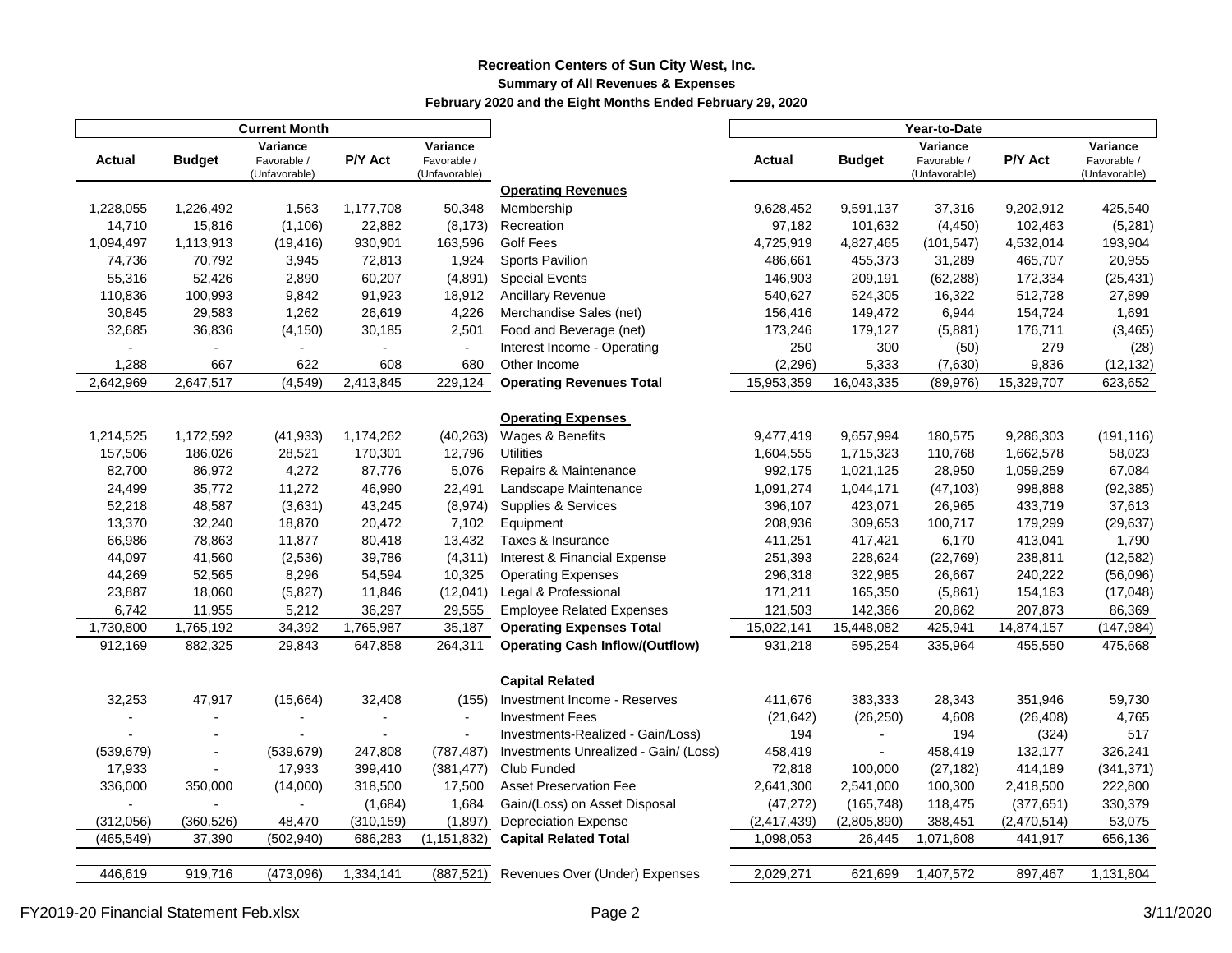#### **Recreation Centers of Sun City West, Inc. Financial Statement Notes February 2020 and the Eight Months Ended 2/29/20**

**Excess of Revenues Over/(Under) Expenses for February was unfavorable to Budget by \$473K and unfavorable to prior year (hereinafter PY) by \$888K. YTD was favorable to Budget by \$1.4M and PY by \$1.1M** *(note: February variances are due to unrealized losses in the current year compared to unrealized gain last year)* **.**

**Net Operating Income was favorable to Budget by \$30K and favorable to PY by \$264K. YTD was favorable to Budget and PY by \$336K and \$476K, respectively.**

**REVENUES - February revenues were unfavorable to Budget by \$5K and favorable to PY by \$230K. YTD revenues are \$90K unfavorable to Budget and \$624K favorable to PY.**

**Member Dues and Fees -** February revenues are even with Budget and favorable to PY by \$50K. YTD revenues are favorable to both Budget \$37K and PY \$426K. February favorable PY variance is driven by increased resales, increased tenants, implementation of New Fi17 and higher fees. YTD favorable Budget variances see an increase in Membership, Landlord, Tenants and Transfer Fees partially offset with a decrease in Associate Fees, Guest Cards and Late Fees.

**Golf Fees -** February revenue is favorable to PY by \$163K but unfavorable to Budget by \$20K . YTD revenue is favorable to PY by \$193K and unfavorable to Budget by \$102K. February Rounds are favorable to Budget by 1,361 and PY by 6,997. YTD Rounds are favorable to Budget by 5,571 (3.1%) and PY by 11,261 (6.4%). Additional details can be found in Monthly Golf Report.

**Sports Pavilion -** Revenues for February were favorable to Budget by \$4K and PY by \$2K. February positive variance to Budget is primarily driven by increase in League and Guest Bowling. YTD Revenues are favorable to both Budget by \$31K and PY by \$21K. YTD variances to Budget and PY are mainly driven by increase in League, Guest and Promotional Bowling partially offset by decrease in Open Bowling.

**Special Events -** February revenues were favorable to Budget by 3K but unfavorable to PY by \$5K. Golf held Miami Bowl Scramble and Valentines Scramble. PY variance due to timing of concert revenue recognition. YTD revenues are behind both Budget by \$62K and PY by \$25K. Unfavorable variance to Budget is due to timing and budget spread, which should even out by fiscal year end.

**Ancillary Revenue -** February revenue is favorable to Budget by \$10K and PY by \$19K, mainly driven by Driving Range (increased Range Ball Key Card Sales) and Locker Rentals. YTD revenue is favorable to both Budget and PY by \$16K and \$28K, respectively. YTD variances were led by higher Sports Pavilion advertising packages sold, and increased Driving Range Sales (Range Ball Key Cards) and Cart Rentals.

**EXPENSES - February operating expenses were favorable to Budget by \$34K and PY by \$36K. YTD expenses are favorable to Budget by \$426K and unfavorable to PY by \$148K.** 

**Payroll** - Expenses for the month were unfavorable to Budget by \$42K and unfavorable to PY by \$40K. YTD payroll expenses are favorable to Budget by \$181K and unfavorable to PY by \$191K. The February budget variance was fairly evenly spread over the divisions and was impacted by an extra day in 2020. The prior year variance was reduced by a positive variance in administration as a result of the GM transition. The YTD budget variance was driven by favorable variances in Recreation, Golf Maintenance, and Admin, these were partially offset by an unfavorable variance in Golf Operations.

**Utilities** - February utilities were favorable to Budget and PY by \$29K and \$13K respectively, driven by favorable Electric and Natural Gas variances. YTD expenses were also favorable to budget and PY. The YTD budget variance of \$111K was mainly Electric (\$95K) and Natural Gas (\$38K), these favorable variances were offset by an unfavorable variance in Telephone/Internet (\$26K). The YTD expenses compared to PY followed the same pattern.

**Landscape Maintenance** - February expenses were favorable to budget by \$11K and PY by \$22K. The February budget variance was mainly in sprinkler repairs, and tree & plant replacements. The February PY variance was due to timing of chemical & fertilizer purchases, while favorable for the month, we are still unfavorable YTD. The YTD expenses are unfavorable to budget and PY by \$47K and \$92K respectively. Both of these variances were driven by chemicals and fertilizer expense.

**Equipment** - Equipment expense is favorable to budget for the month by \$19K and YTD by \$7K. The budget variances are mainly due to timing of purchases for the rec centers. The equipment budgets were more heavily weighted to the beginning of the year and the purchases have not followed that pattern. The YTD variance should start trending downward as the monthly budgets are getting smaller. The YTD prior year variance is unfavorable by \$30K that was the result of significant purchases (computers/fitness equipment) made in the second half of the prior fiscal year.

#### **CAPITAL RELATED REVENUES & EXPENSES -**

**Unrealized Gains and Losses** - Due to the unpredictable nature of the market, we did not assign a Budget to this line item. For the month of February there were \$540K in unrealized losses, this compares to an unrealized gain of \$248K in Feb 2019. YTD unrealized gains are \$458K as compared to \$326K gains last year.

**APF Fees -** February APF fees were favorable to PY by \$18K but unfavorable to Budget by \$14K. YTD APF Fees are favorable to budget by \$100K and PY by \$223K.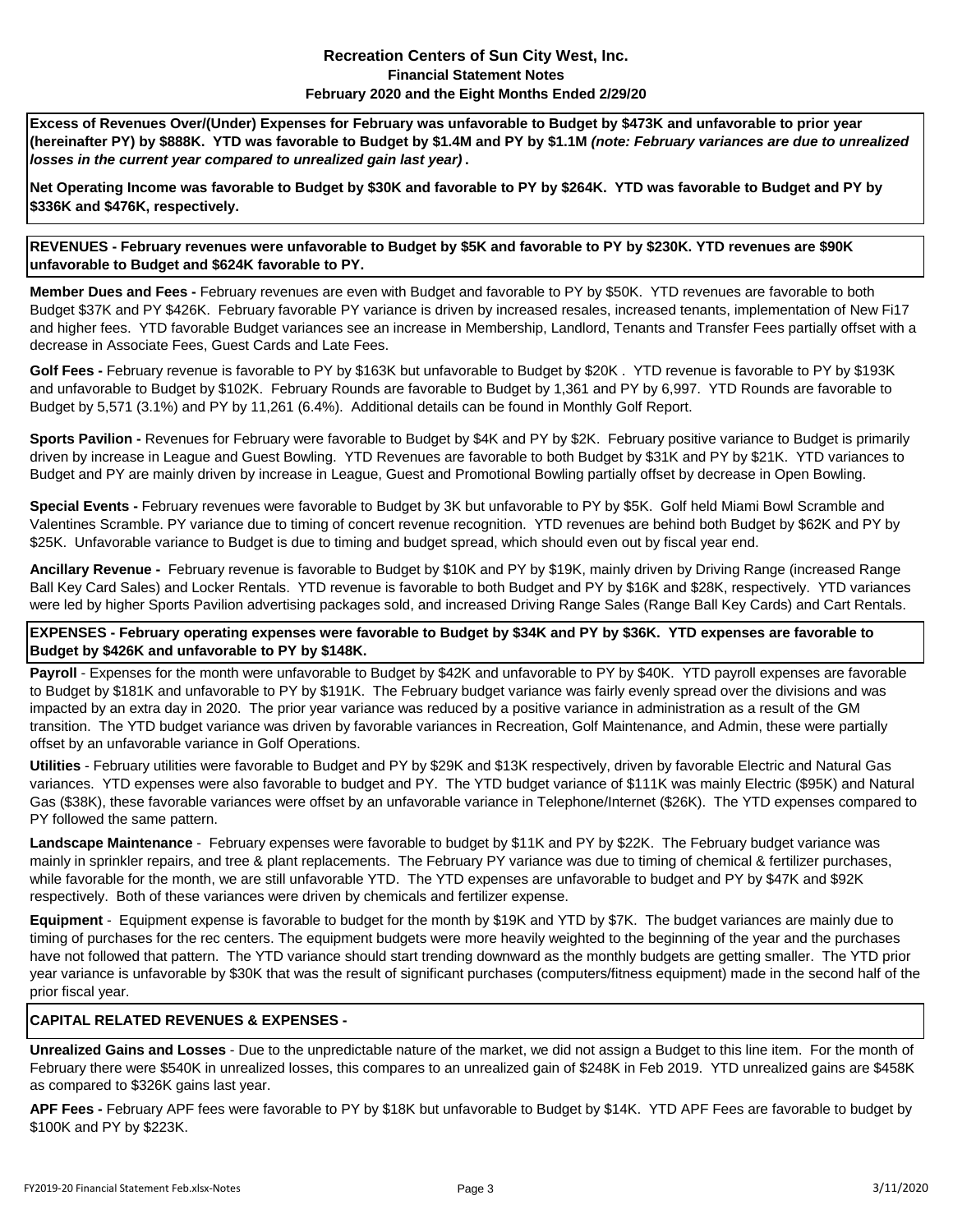Balance Sheets for months ending February 29, 2020 and June 30, 2019

|                                                                           |                               | February 2020          | <b>June 2019</b> |                        |
|---------------------------------------------------------------------------|-------------------------------|------------------------|------------------|------------------------|
|                                                                           | <b>ASSETS</b>                 |                        |                  |                        |
| <b>Current Assets</b>                                                     |                               |                        |                  |                        |
| Cash and Cash Equivalents                                                 | \$                            | 8,741,204              | \$               | 8,802,521              |
| Accounts Receivable (net)                                                 |                               | 962,658                |                  | 632,945                |
| Notes Receivable-Clubs & Other                                            |                               | 867,743                |                  | 899,129                |
| Inventories                                                               |                               | 252,359                |                  | 235,887                |
| <b>Prepaid and Other Assets</b>                                           |                               | 111,098                |                  | 309,334                |
| <b>Total Current Assets</b>                                               |                               | 10,935,062             | 10,879,818       |                        |
| <b>Board Reserve Funds</b>                                                |                               | 26,403,884             | 25,508,541       |                        |
| <b>Fixed Assets</b>                                                       |                               |                        |                  |                        |
| Land & Building                                                           |                               | 101,786,933            | 100,418,416      |                        |
| Furniture, Fixtures & Equipment                                           |                               | 19,965,888             | 19,171,433       |                        |
| Vehicles                                                                  |                               | 1,655,537              |                  | 1,637,023              |
| <b>Fixed Assets</b>                                                       |                               | 123,408,358            | 121,226,872      |                        |
| <b>Accumulated Depreciation</b>                                           |                               | (78,084,875)           | (76, 834, 347)   |                        |
| <b>Fixed Assets-Net Book Value</b>                                        |                               | 45,323,483             | 44,392,525       |                        |
| <b>Construction in Progress</b>                                           |                               | 393,458                |                  | 518,601                |
| <b>Total Fixed Assets</b>                                                 |                               | 45,716,941             | 44,911,126       |                        |
|                                                                           |                               |                        |                  |                        |
| <b>Total Assets</b>                                                       | S                             | 83,055,887             | 81,299,485<br>\$ |                        |
|                                                                           | <b>LIABILITIES AND EQUITY</b> |                        |                  |                        |
| <b>Liabilities</b>                                                        |                               |                        |                  |                        |
|                                                                           |                               |                        | \$               |                        |
| Accounts Payable-Trade & Other                                            | \$                            | 515,150                |                  | 756,075                |
| <b>Payroll Related Liabilities</b>                                        |                               | 1,062,188              |                  | 1,168,337              |
| Association Events & Other Program Payables                               |                               | 462,524                |                  | 353,848                |
| <b>Charter Clubs Payables</b>                                             |                               | 42,544                 |                  | 30,831                 |
| Deferred Membership Dues/Fees & Golf Revenues<br><b>Total Liabilities</b> |                               | 7,194,799<br>9,277,204 |                  | 7,240,982<br>9,550,073 |
|                                                                           |                               |                        |                  |                        |
| <b>Members' Equity</b>                                                    |                               |                        |                  |                        |
| <b>Retained Earnings</b>                                                  |                               | 46,097,527             | 42,170,379       |                        |
| <b>Retained Earnings - Encumbrance</b>                                    |                               | 1,641,080              |                  | 1,641,080              |
| Retained Earnings - Repair & Replacement Rqmt                             |                               | 21,754,605             | 21,754,605       |                        |
| <b>Retained Earnings - Future Capital Requirements</b>                    |                               | 2,256,200              |                  | 2,256,200              |
| Surplus (Deficit)                                                         |                               | 2,029,271              |                  | 3,927,148              |
| <b>Total Equity</b>                                                       |                               | 73,778,683             | 71,749,412       |                        |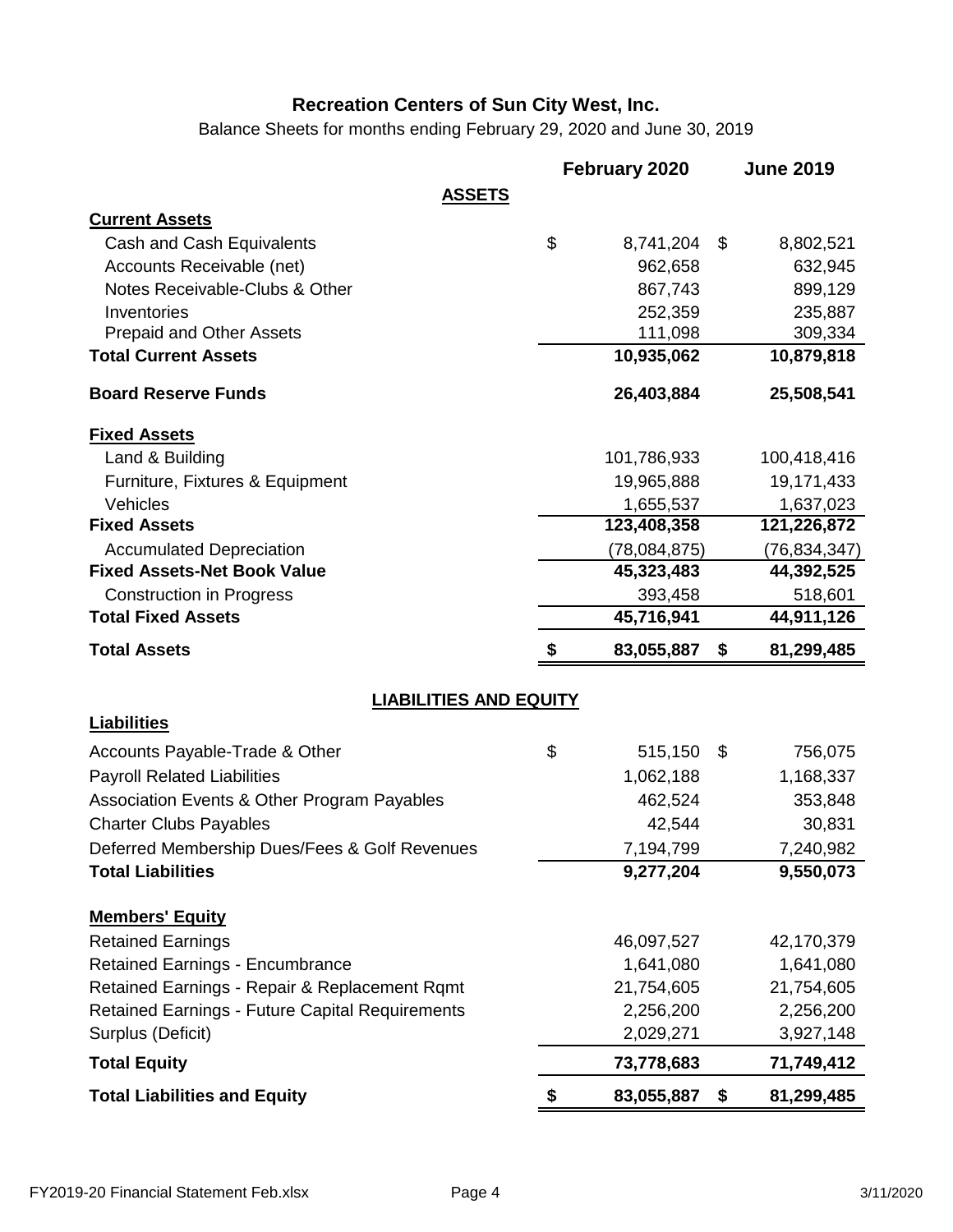Statement of Cash Flows

|                                                                                                            |                | <b>Eight Months Ended</b><br>February 2020 | <b>Fiscal Year Ended</b><br><b>June 2019</b> |
|------------------------------------------------------------------------------------------------------------|----------------|--------------------------------------------|----------------------------------------------|
| CASH FLOWS FROM OPERATING ACTIVITIES                                                                       |                |                                            |                                              |
| Excess of revenues over expenses                                                                           | $\mathfrak{S}$ | 2,029,271                                  | \$<br>3,927,148                              |
| Adjustments to reconcile excess of revenues over<br>expenses to net cash provided by operating activities: |                |                                            |                                              |
| Depreciation and amortization                                                                              |                | 2,417,439                                  | 3,715,489                                    |
| (Gain) / Loss on Disposals of Fixed Assets                                                                 |                | 47,272                                     | 321,691                                      |
| Net (Gains) / Loss on Investments                                                                          |                | (458, 612)                                 | (942, 433)                                   |
| Asset Preservation & Facility Investment Fees                                                              |                | (2,641,300)                                | (4,280,500)                                  |
| <b>Reserve for Uncollectible Accounts</b>                                                                  |                |                                            | 10,000                                       |
| Increase (decrease) in cash resulting from changes in                                                      |                |                                            |                                              |
| Receivables (net)                                                                                          |                | (298, 326)                                 | (249, 012)                                   |
| Inventories                                                                                                |                | (16, 472)                                  | 38,392                                       |
| Prepaid expenses and other assets                                                                          |                | 198,237                                    | 14,312                                       |
| Accounts payable and accrued expenses                                                                      |                | (226, 685)                                 | 121,268                                      |
| Deferred income                                                                                            |                | (46, 183)                                  | 399,759                                      |
| Net cash provided by (used in) operating activities                                                        |                | 1,004,640                                  | 3,076,114                                    |
| CASH FLOWS FROM INVESTING ACTIVITIES                                                                       |                |                                            |                                              |
| Purchase of land improvements, buildings and equipment<br>Proceeds from Disposal of Fixed Assets           |                | (3,270,526)                                | (6, 159, 207)                                |
| Asset Preservation & Facility Investment Fees                                                              |                | 2,641,300                                  | 4,280,500                                    |
| Cash Flow Funding Transfer to Reserves (Net)                                                               |                | (49, 697)                                  | (1, 285, 627)                                |
| Net (purchase) redemption of investments                                                                   |                | (387, 034)                                 | (555, 303)                                   |
| Net cash provided by (used in) investing activities                                                        |                | (1,065,957)                                | (3,719,637)                                  |
| NET INCREASE (DECREASE) IN CASH AND CASH EQUIVALENTS                                                       |                | (61, 317)                                  | (643, 523)                                   |
| CASH AND CASH EQUIVALENTS, BEGINNING OF PERIOD                                                             |                | 8,802,521                                  | 9,446,044                                    |
| CASH AND CASH EQUIVALENTS, END OF PERIOD                                                                   | \$             | 8,741,204                                  | \$<br>8,802,521                              |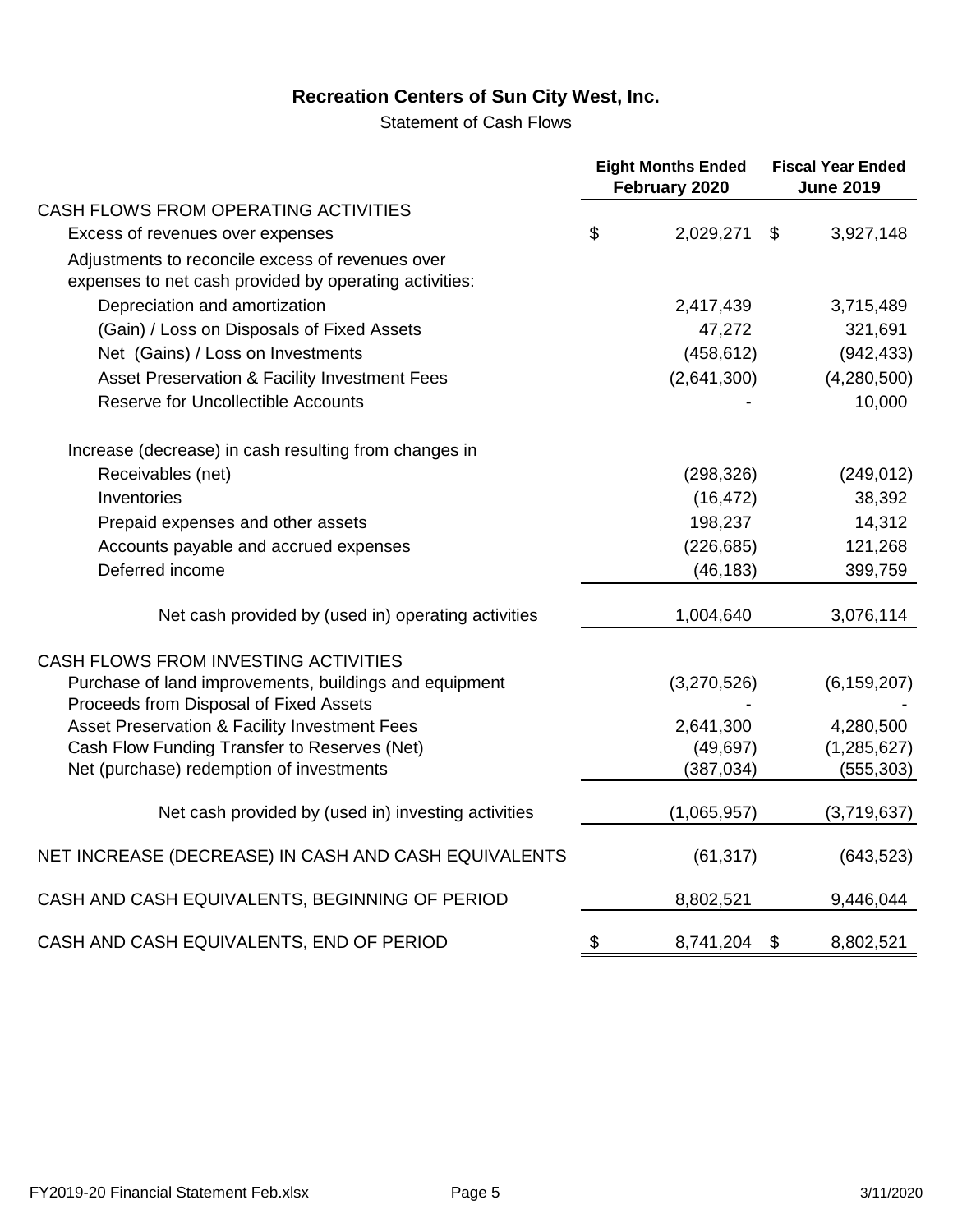Cash and Investment Balances

| <b>Account</b><br><b>General Fund</b>          |              | February 2020 | % Total | June 2019  | % Total | Change                  |
|------------------------------------------------|--------------|---------------|---------|------------|---------|-------------------------|
| <b>Total Cash and Cash Equivalents</b>         |              | 8,741,204     | 100.00% | 8,802,521  | 100.00% | (61, 317)               |
| <b>Reserve Fund</b><br>JP Morgan Investments   |              |               |         |            |         |                         |
| <b>Money Market</b>                            |              | 1,250,459     | 4.74%   | 3,670,340  | 14.39%  | (2,419,881)             |
| <b>Certificates of Deposit</b>                 |              | 2,497,917     | 9.46%   |            | 0.00%   | 2,497,917               |
| <b>Total JP Morgan Investments</b>             |              | 3,748,376     | 14.20%  | 3,670,340  | 14.39%  | 78,036                  |
| <b>Vanguard Investments</b>                    |              |               |         |            |         |                         |
| <b>Core Bond Fund Admiral</b>                  | <b>VCOBX</b> | 3,055,424     | 11.57%  | 2,867,191  | 11.24%  | 188,233                 |
| <b>Total Bond Market Index Fund Admiral</b>    | <b>VBTLX</b> | 3,479,607     | 13.18%  | 3,269,571  | 12.82%  | 210,036                 |
| Intermediate-Term Inv Grade Bond Adm           | <b>VFIDX</b> | 3,289,823     | 12.46%  | 3,101,070  | 12.16%  | 188,753                 |
| Short-Term Inv Grade Bond Admiral              | <b>VFSUX</b> | 2,463,567     | 9.33%   | 2,406,084  | 9.43%   | 57,483                  |
| Long-Term Inv Grade Bond Admiral               | <b>VWETX</b> | 1,687,492     | 6.39%   | 1,478,121  | 5.79%   | 209,371                 |
| <b>Extended Market Index Fund Admiral</b>      | <b>VEXAX</b> | 1,970,931     | 7.46%   | 2,009,932  | 7.88%   | (39,002)                |
| 500 Index Fund Admiral                         | <b>VFIAX</b> | 4,505,062     | 17.06%  | 4,428,559  | 17.36%  | 76,503                  |
| <b>Total International Stock Index Admiral</b> | <b>VTIAX</b> | 2,203,603     | 8.35%   | 2,277,673  | 8.93%   | (74,070)                |
| <b>Total Vanguard Investments</b>              |              | 22,655,508    | 85.80%  | 21,838,201 | 85.61%  | 817,307                 |
| <b>Total Reserve Funds</b>                     |              | 26,403,884    | 100.00% | 25,508,541 | 100.00% | 895,343                 |
| <b>TOTAL FUNDS</b>                             |              | 35,145,088    |         | 34,311,062 |         | 834,026                 |
| <b>Vanguard Investment Activity</b>            |              | FY2019-20 YTD |         | FY2018-19  |         | <b>Inception (FY15)</b> |
| <b>Beginning Balance</b>                       |              | 21,838,201    |         | 19,871,704 |         |                         |
| <b>Investment Transfers-In</b>                 |              |               |         | 500,000    |         | 18,250,000              |
| <b>Investment Earnings</b>                     |              | 380,337       |         | 559,639    |         | 2,018,865               |
| <b>Advisor Fees</b>                            |              | (21, 642)     |         | (35, 575)  |         | (130, 110)              |
| <b>Realized Gains (Losses)</b>                 |              | 194           |         | (10, 731)  |         | (20, 032)               |
| Un-Realized Gains (Losses) ***                 |              | 458,419       |         | 953,164    |         | 2,536,785               |
| <b>Ending Balance</b>                          |              | 22,655,508    |         | 21,838,201 |         | 22,655,508              |

\*\*\* Unrealized Gains (Losses) are the difference between the basis (cost) of Investments & the market value at any point in time. Reserves Funds are invested based on a long-term investment strategy (Fi12) and over time Unrealized Gains (Losses) have historically fluctuated both up and down depending on the time period measured (e.g. monthly, annually, since inception).

Unrealized Gains (Losses) are recorded due to accounting rules which produce "Paper" gains/(losses), Realized Gains/(losses) occur at the time investments are sold.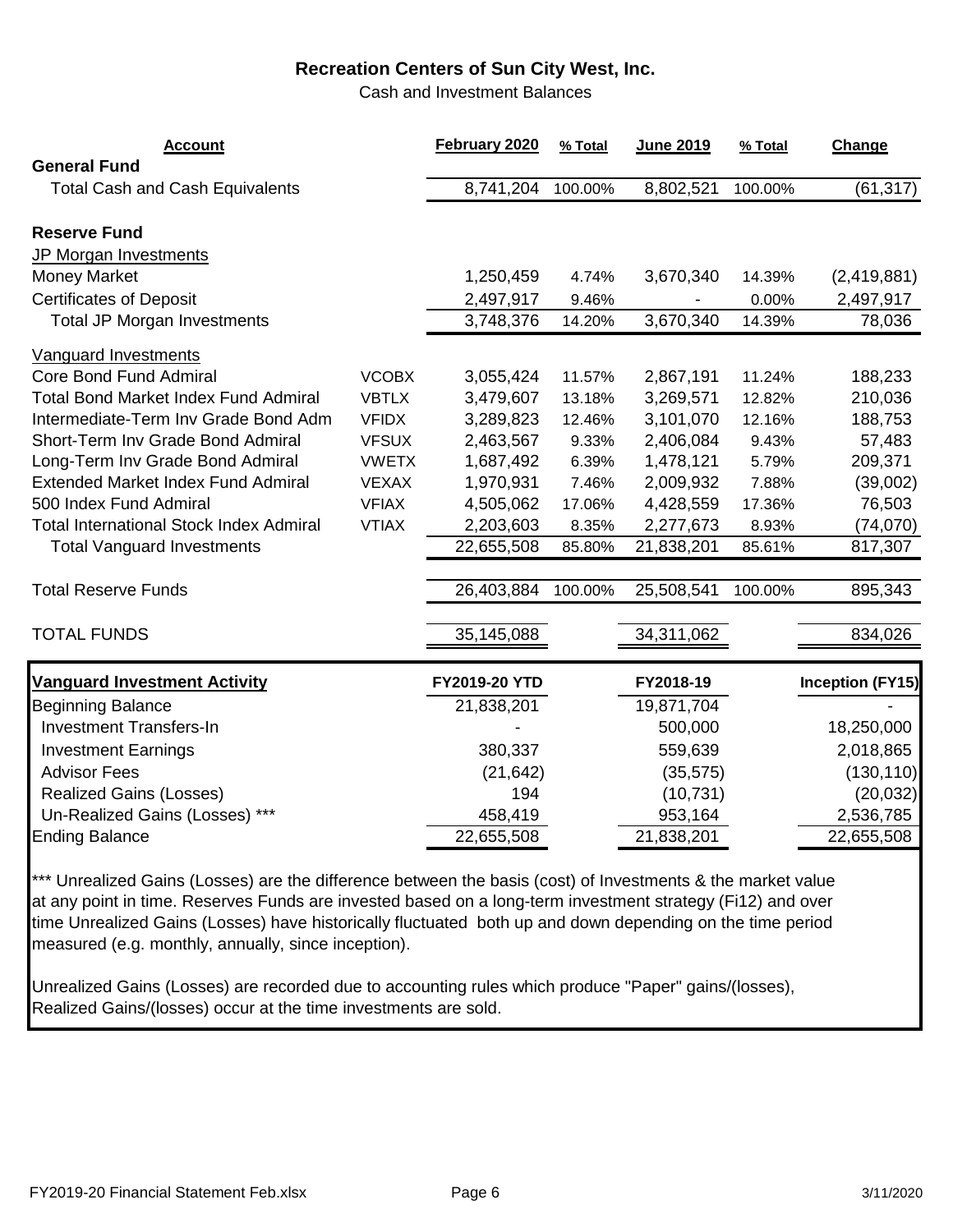February **The Contract Exercise Security** Year to Date Actual | Budget | Var over (under) | Actual | Budget | Var over (under) APF Sales Units 96 100 (4) 755 726 29 APF Revenue (000's)  $\begin{array}{|l|l|l|} \hline \text{$\$} & 336 & \text{$\$} & 350 & \text{$\$} & \text{$\$} & 14 \end{array}$   $\begin{array}{|l|l|} \hline \text{$\$} & 2,641 & \text{$\$} & 2,541 & \text{$\$} & 100 \end{array}$ Capital Expend. (000's)  $\boxed{\$}$  67  $\$\$$  299  $\$\$  (232)  $\$\$  3,271  $\$\$  5,612  $\$\$  (2,341) \$4,476 Capital Expenditures, \$6,401 Capital Expenditures, \$5,969 59 Capital Expenditures, \$6,176 **Capital Expenditures, \$4,476 Capital Expenditures, \$5,969 Capital Expenditures, \$6,159 Capital Expenditures, \$6,176 Capital Expenditures, \$6,401** \$7,000 Capital Expenditures, \$6, APF Revenue, \$4,451 **APF Revenue, \$4,451** APF Revenue, \$4,358 APF Revenue, \$4,382 **APF Revenue, \$4,382 APF Revenue, \$4,358** APF Revenue, \$4,281 **APF Revenue, \$4,281 APF Revenue, \$4,124** \$3,271 **Capital Expenditures, \$3,271** \$6,000 Expenditures, \$5,000 Revenue, \$2,641 **APF Revenue, \$2,641**  $\alpha$  2022 and for the 11 Months Ended \$4,000 Sales Units, 1,252 Sales Units, 1,268 **APF Sales Units, 1,268** APF Sales Units, 1,287 **APF Sales Units, 1,287** Sales Units, 1,261 Sales Units, 1,223 **APF Sales Units, 1,252 APF Sales Units, 1,261 APF Sales Units, 1,223** 31-May-17 **APF** Sales Units, 755 **APF Sales Units, 755** \$3,000 \$2,000 APF : **APF** APF S APF :  $45$ \$1,000 \$0 **FY 2016 Total FY 2017 Total FY 2018 Actual FY 2019 Actual FY 2020 Budget FY 2020 Total** APF Sales Units APF Revenue Capital Expenditures **APF Sales Units by Month** 160 140 120 100 80 60 40 Jul Aug Sept Oct Nov Dec Jan Feb Mar Apr May Jun

Asset Preservation Fees & Capital Expenditures

FY 2016-17 Act - FY 2017-18 Act - FY 2018-19 Act - FY 2019-20 Bud - FY 2019-20 Act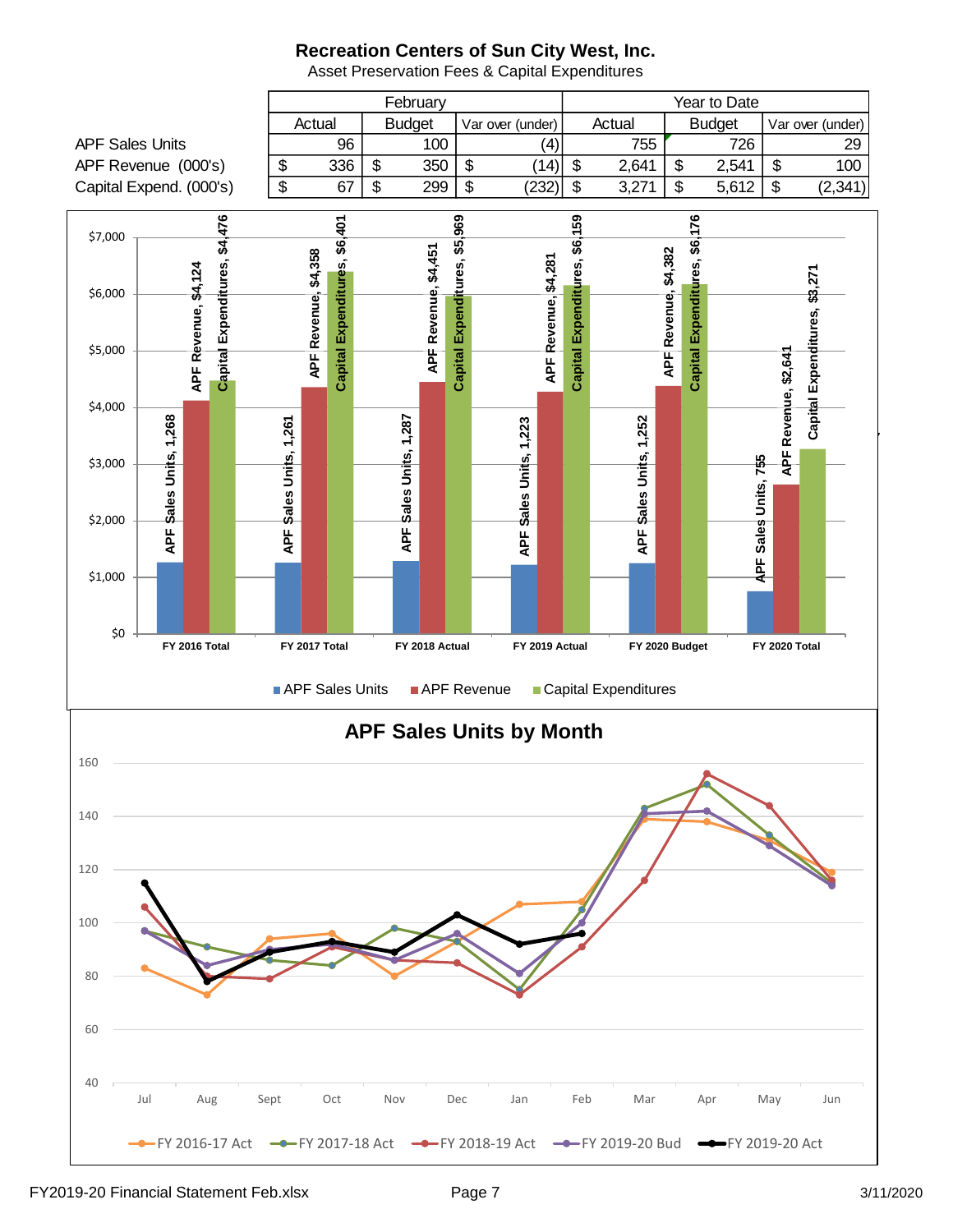**Summary Item Purchases and Counts of Various Products**

| <b>Fiscal Year</b>                  | Rate                             | Jul            | Aug             | Sep                 | Oct               | <b>Nov</b>      | <b>Dec</b>      | Jan             | Feb            | Mar             | Apr                 | May                 | Jun            | <b>Total</b>        | <b>YTD</b>     | % YTD |
|-------------------------------------|----------------------------------|----------------|-----------------|---------------------|-------------------|-----------------|-----------------|-----------------|----------------|-----------------|---------------------|---------------------|----------------|---------------------|----------------|-------|
| Golf - Unlimited Card Sales         |                                  |                |                 |                     |                   |                 |                 |                 |                |                 |                     |                     |                |                     |                |       |
| FY 2017-18                          | \$3,125                          | 3 <sup>1</sup> | 3 <sup>1</sup>  | 11                  | 28                | 20              | $\overline{7}$  | 13              | 8              | 11              | 3                   | 6                   | $\overline{7}$ | 120                 | 93             | 78%   |
| FY 2018-19                          | \$3,125                          | 5 <sup>5</sup> | $\overline{2}$  | 10                  | $\overline{28}$   | $\overline{13}$ | 11              | 11              | $\overline{7}$ | $\overline{12}$ | $\overline{5}$      | 9                   | $\overline{4}$ | 117                 | 87             | 74%   |
| FY 2019-20 Bud                      | \$3,125                          | $\overline{4}$ | $\overline{3}$  | $\overline{11}$     | 28                | $\overline{19}$ | 13              | $\overline{13}$ | 9              | 10 <sup>°</sup> | 4                   | $\overline{7}$      | $\overline{7}$ | 126                 | 97             | 77%   |
| FY 2019-20                          | \$3,125                          | 6              | $\overline{4}$  | $\overline{17}$     | 25                | 18              | 15              | 12              | 12             |                 |                     |                     |                | 109                 | 109            | 100%  |
|                                     |                                  |                |                 |                     |                   |                 |                 |                 |                |                 |                     |                     |                | % of Budget YTD     |                | 112%  |
|                                     |                                  |                |                 |                     |                   |                 |                 |                 |                |                 |                     | % of prior Year YTD |                | 125%                |                |       |
| Kachina Golf Card Sales             |                                  |                |                 |                     |                   |                 |                 |                 |                |                 |                     |                     |                |                     |                |       |
| FY 2017-18                          | $\sqrt[6]{3}$<br>895             | 11             | 18              | 49                  | 121               | 69              | 58              | 68              | 36             | 33              | 13                  | 19                  | $\overline{7}$ | 502                 | 430            | 86%   |
| FY 2018-19                          | 895<br>\$                        | 12             | 23              | 55                  | 124               | 86              | 52              | 69              | 32             | $\overline{26}$ | $\overline{25}$     | 18                  | 14             | 536                 | 453            | 85%   |
| FY 2019-20 Bud                      | 895<br>$\boldsymbol{\mathsf{S}}$ | 13             | $\overline{21}$ | 50                  | $\frac{105}{105}$ | 75              | 47              | 57              | 31             | 27              | 13                  | 17                  | $\overline{6}$ | 461                 | 398            | 86%   |
| FY 2019-20                          | $\boldsymbol{\mathsf{s}}$<br>895 | 13             | 23              | 48                  | 123               | 82              | 62              | 66              | 42             |                 |                     |                     |                | 459                 | 459            | 100%  |
|                                     |                                  |                |                 |                     |                   |                 |                 |                 |                |                 |                     |                     |                | % of Budget YTD     |                | 115%  |
|                                     |                                  |                |                 |                     |                   |                 |                 |                 |                |                 |                     |                     |                | % of prior Year YTD |                | 101%  |
| Coyote Golf Card Sales              |                                  |                |                 |                     |                   |                 |                 |                 |                |                 |                     |                     |                |                     |                |       |
| FY 2017-18                          | $\boldsymbol{\mathsf{s}}$<br>325 | $\overline{4}$ | $\overline{14}$ | $\overline{23}$     | $\overline{135}$  | 190             | 66              | 94              | 30             | 37              | $\overline{18}$     | 10                  | 6              | 627                 | 556            | 89%   |
| FY 2018-19                          | 325<br>\$                        | $\overline{4}$ | 10              | 24                  | 152               | 160             | $\overline{72}$ | 112             | 29             | $\overline{26}$ | $\overline{26}$     | 12                  | $\overline{7}$ | 634                 | 563            | 89%   |
| FY 2019-20 Bud                      | 325<br>-\$                       | $\overline{5}$ | 12              | $\overline{25}$     | 148               | 181             | 71              | 96              | 35             | $\overline{37}$ | 17                  | 6                   | $\overline{4}$ | 635                 | 572            | 90%   |
| FY 2019-20                          | $\sqrt[6]{\frac{1}{2}}$<br>325   | $\overline{4}$ | $\overline{11}$ | 23                  | 130               | 156             | 95              | 114             | 31             |                 |                     |                     |                | 564                 | 564            | 100%  |
|                                     |                                  |                |                 |                     |                   |                 |                 |                 |                |                 |                     |                     |                | % of Budget YTD     |                | 99%   |
|                                     |                                  |                |                 |                     |                   |                 |                 |                 |                |                 |                     |                     |                | % of prior Year YTD |                | 100%  |
| <b>CNP Frequent Play Card Sales</b> |                                  |                |                 |                     |                   |                 |                 |                 |                |                 |                     |                     |                |                     |                |       |
| FY 2017-18                          | \$1,400                          | $\mathbf 0$    | $\mathbf{1}$    | $\mathbf{1}$        | $\mathbf 0$       | $\mathbf 0$     | $\mathsf{O}$    | $\mathbf 0$     | $\mathbf 0$    | $\mathsf{O}$    | $\overline{1}$      | $\mathbf 0$         | $\mathbf 0$    | $\mathbf{3}$        | $\overline{2}$ | 67%   |
| FY 2018-19                          | \$1,400                          | $\mathbf 0$    | $\mathbf 0$     | $\mathbf{1}$        | 3                 | $\mathbf 0$     | $\mathbf 0$     | $\overline{1}$  | $\Omega$       | $\mathbf 0$     | $\mathbf 0$         | $\mathbf 0$         | $\mathbf 0$    | 5                   | 5              | 100%  |
| FY 2019-20 Bud                      | \$1,400                          | $\mathbf 0$    | $\mathbf 1$     | $\mathbf{1}$        | $\mathbf{1}$      | $\mathbf{1}$    | $\pmb{0}$       | $\overline{1}$  | $\mathbf 0$    | $\Omega$        | $\Omega$            | $\Omega$            | $\Omega$       | $\overline{4}$      | 4              | 92%   |
| FY 2019-20                          | \$1,400                          | $\mathbf 0$    | $\mathbf 0$     | $\mathbf{1}$        | $\overline{2}$    | $\Omega$        | $\mathbf 0$     | $\mathbf{1}$    | $\Omega$       |                 |                     |                     |                | 4                   | $\Delta$       | 100%  |
|                                     |                                  |                |                 |                     |                   |                 |                 |                 |                |                 |                     |                     |                | % of Budget YTD     |                | 100%  |
|                                     |                                  |                |                 |                     |                   |                 |                 |                 |                |                 |                     |                     |                | % of prior Year YTD |                | 80%   |
| <b>Twilight Golf Card Sales</b>     |                                  |                |                 |                     |                   |                 |                 |                 |                |                 |                     |                     |                |                     |                |       |
| FY 2017-18                          | \$1,200                          | $\mathbf 0$    | $\mathbf 0$     | $\mathbf{1}$        | 9                 | 6               | $\mathbf{1}$    | $\overline{1}$  | $\mathbf 0$    | $\mathbf{1}$    | $\overline{2}$      | $\overline{a}$      | $\overline{0}$ | 23                  | 18             | 78%   |
| FY 2018-19                          | 1,200<br>\$                      | $\mathbf 0$    | $\mathbf 0$     | $\overline{2}$      | 11                | 6               | $\pmb{0}$       | 4               | $\mathbf 0$    | $\mathsf{O}$    | $\overline{\omega}$ | $\overline{3}$      | $\overline{2}$ | 31                  | 23             | 74%   |
| FY 2019-20 Bud                      | \$1,200                          | $\overline{0}$ | $\overline{0}$  | $\overline{2}$      | 10                | 6               | $\mathbf{1}$    | 3               | $\mathbf 0$    | $\mathbf{1}$    | $\overline{2}$      | $\overline{2}$      | $\overline{0}$ | 26                  | 21             | 80%   |
| FY 2019-20                          | \$1,200                          | $\overline{0}$ | $\mathbf{1}$    | $\overline{\omega}$ | 8                 | 10 <sup>°</sup> | 3 <sup>1</sup>  | $\overline{4}$  | $\mathbf 0$    |                 |                     |                     |                | 29                  | 29             | 100%  |
|                                     |                                  |                |                 |                     |                   |                 |                 |                 |                |                 |                     |                     |                | % of Budget YTD     |                | 141%  |
|                                     |                                  |                |                 |                     |                   |                 |                 |                 |                |                 |                     |                     |                | % of prior Year YTD |                | 126%  |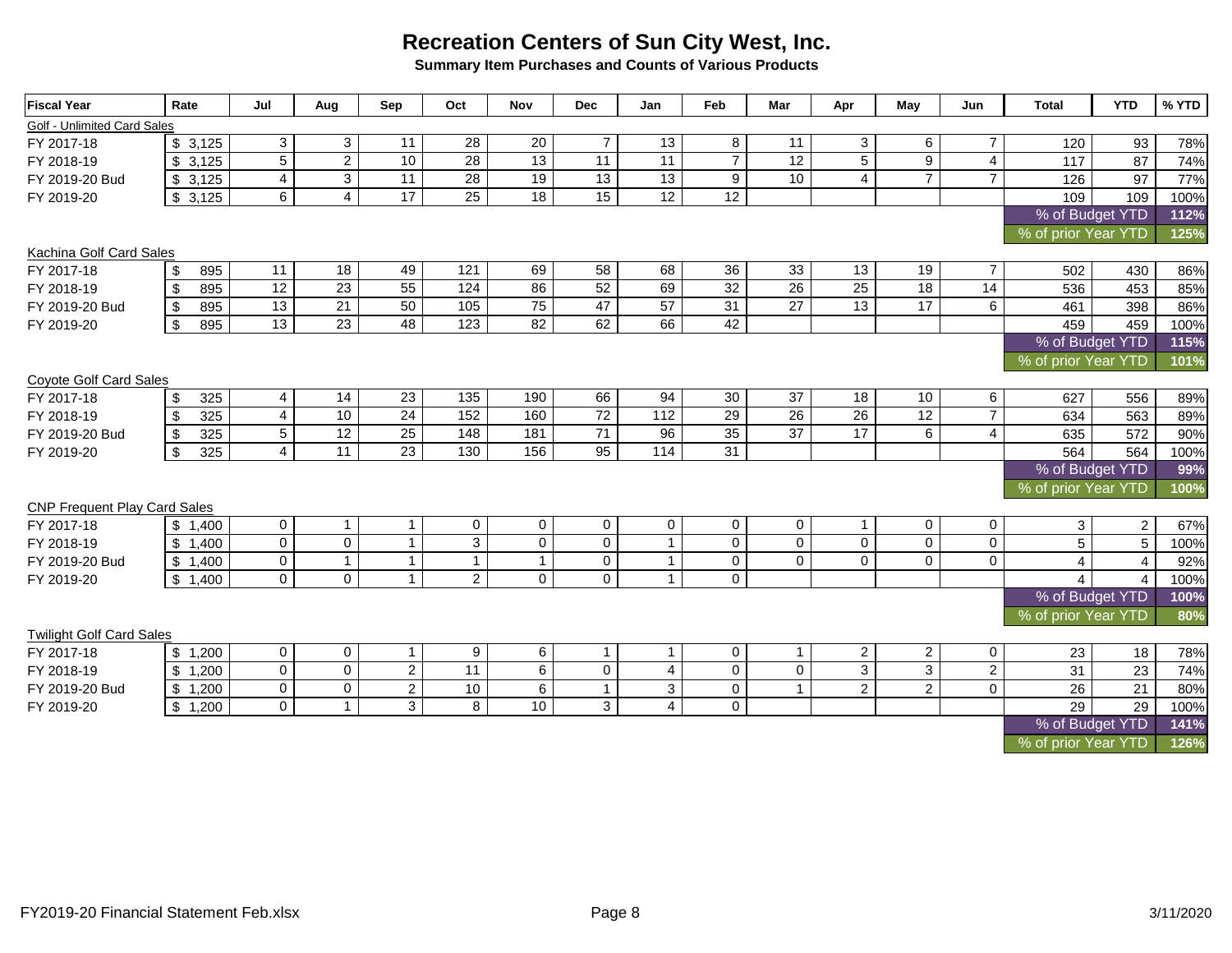**Summary Item Purchases and Counts of Various Products**

| <b>Fiscal Year</b>                 | Rate                    |    | Jul             | Aug             | Sep             | Oct                     | Nov             | <b>Dec</b>     | Jan              | Feb             | Mar              | Apr              | May              | Jun             | <b>Total</b>            | <b>YTD</b> | % YTD |
|------------------------------------|-------------------------|----|-----------------|-----------------|-----------------|-------------------------|-----------------|----------------|------------------|-----------------|------------------|------------------|------------------|-----------------|-------------------------|------------|-------|
| Range Ball Key Sales               |                         |    |                 |                 |                 |                         |                 |                |                  |                 |                  |                  |                  |                 |                         |            |       |
| FY 2017-18                         | \$                      | 90 | 27              | 45              | 49              | 149                     | 176             | 114            | 181              | 156             | 180              | 122              | 72               | 54              | 1,325                   | 897        | 68%   |
| FY 2018-19                         | $\sqrt[6]{\frac{1}{2}}$ | 90 | $\overline{51}$ | 42              | 84              | 142                     | 185             | 152            | $\overline{133}$ | 137             | $\frac{1}{32}$   | 117              | $\overline{86}$  | 75              | 1,336                   | 926        | 69%   |
| FY 2019-20 Bud                     | $\sqrt[6]{\frac{1}{2}}$ | 90 | 35              | 44              | 60              | 148                     | 184             | 127            | 152              | 144             | 159              | 112              | 68               | 45              | 1.278                   | 894        | 70%   |
| FY 2019-20                         | $\sqrt[6]{\frac{1}{2}}$ | 90 | 47              | 54              | $\overline{74}$ | 145                     | 185             | 178            | 254              | 221             |                  |                  |                  |                 | 1,158                   | 1,158      | 100%  |
|                                    |                         |    |                 |                 |                 |                         |                 |                |                  |                 |                  |                  |                  |                 | % of Budget YTD         |            | 130%  |
|                                    |                         |    |                 |                 |                 |                         |                 |                |                  |                 |                  |                  |                  |                 | % of prior Year YTD     |            | 125%  |
| Members (with No Golf Card)        |                         |    |                 |                 |                 |                         |                 |                |                  |                 |                  |                  |                  |                 | Average                 |            |       |
| FY 2017-18                         |                         |    | 29,347          | 29,453          | 29,510          | 29,350                  | 29,366          | 29,406         | 29,555           | 29,703          | 29,817           | 29,696           | 29,581           | 29,529          | 29,526                  |            |       |
| FY 2018-19                         |                         |    | 29,517          | 29,582          | 29,628          | 29,716                  | 29,646          | 29,835         | 30.087           | 30,300          | 30,488           | 30,767           | 31,039           | 31,160          | 30,147                  |            |       |
| FY 2019-20                         |                         |    | 31,028          | 30,077          | 30,082          | 30,337                  | 30,501          | 30,585         | 30.801           | 30,872          |                  |                  |                  |                 | 30,535                  |            |       |
| <b>Unlimited Golf Card Holders</b> |                         |    |                 |                 |                 |                         |                 |                |                  |                 |                  |                  |                  |                 | Average                 |            |       |
| FY 2017-18                         |                         |    | 126             | $\frac{1}{27}$  | 125             | 131                     | 131             | 125            | 122              | 122             | 123              | 122              | 119              | 120             | 124                     |            |       |
| FY 2018-19                         |                         |    | 120             | 121             | 120             | 116                     | 112             | 113            | 114              | 115             | $\overline{117}$ | $\overline{117}$ | $\overline{117}$ | 117             | 117                     |            |       |
| FY 2019-20                         |                         |    | 118             | 119             | 128             | 128                     | 130             | 133            | 134              | 137             |                  |                  |                  |                 | 128                     |            |       |
| Kachina Golf Card Holders          |                         |    |                 |                 |                 |                         |                 |                |                  |                 |                  |                  |                  |                 | Average                 |            |       |
| FY 2017-18                         |                         |    | 434             | 434             | 428             | 443                     | 449             | 467            | 479              | 489             | 494              | 497              | 494              | 494             | 467                     |            |       |
| FY 2018-19                         |                         |    | 495             | 496             | 501             | 510                     | 520             | 524            | 527              | 525             | 522              | 525              | 525              | 528             | 517                     |            |       |
| FY 2019-20                         |                         |    | 523             | 523             | 521             | 518                     | 519             | 521            | 524              | 530             |                  |                  |                  |                 | 522                     |            |       |
| Coyote Golf Card Holders           |                         |    |                 |                 |                 |                         |                 |                |                  |                 |                  |                  |                  |                 | Average                 |            |       |
| FY 2017-18                         |                         |    | 643             | 638             | 635             | 621                     | 609             | 606            | 615              | 611             | 609              | 609              | 613              | 614             | 619                     |            |       |
| FY 2018-19                         |                         |    | 613             | 613             | 610             | 611                     | 606             | 612            | 625              | 629             | 623              | 628              | 631              | 632             | 619                     |            |       |
| FY 2019-20                         |                         |    | 632             | 629             | 625             | 621                     | 599             | 610            | 625              | 628             |                  |                  |                  |                 | 621                     |            |       |
| CNP Freq. Play Golf Card Holders   |                         |    |                 |                 |                 |                         |                 |                |                  |                 |                  |                  |                  |                 | Average                 |            |       |
| FY 2017-18                         |                         |    | $\overline{4}$  | 4               | 4               | 4                       | 3               | 3              | $\overline{2}$   | $\overline{a}$  | $\overline{2}$   | 3                | 3                | 3               | 3                       |            |       |
| FY 2018-19                         |                         |    | $\overline{3}$  | $\overline{2}$  | $\overline{2}$  | $\overline{5}$          | $\overline{5}$  | $\overline{5}$ | $\overline{6}$   | $\overline{6}$  | $\overline{6}$   | $\overline{5}$   | $\overline{5}$   | $5\phantom{.0}$ | 5                       |            |       |
| FY 2019-20                         |                         |    | $\overline{5}$  | $\overline{5}$  | $\overline{5}$  | $\overline{\mathbf{4}}$ | $\overline{4}$  | $\overline{4}$ | $\overline{4}$   | $\overline{4}$  |                  |                  |                  |                 | $\overline{\mathbf{4}}$ |            |       |
| <b>Twilight Golf Card Holders</b>  |                         |    |                 |                 |                 |                         |                 |                |                  |                 |                  |                  |                  |                 |                         |            |       |
| FY 2017-18                         |                         |    | 0               | $\mathbf 0$     | $\mathbf 1$     | 10                      | 16              | 17             | 18               | 18              | 19               | 20               | 22               | 22              | 14                      |            |       |
| FY 2018-19                         |                         |    | $\overline{22}$ | $\overline{22}$ | $\overline{23}$ | $\overline{26}$         | $\overline{26}$ | 26             | 29               | $\overline{29}$ | 29               | 30               | 28               | 31              | $\overline{27}$         |            |       |
| FY 2019-20                         |                         |    | 31              | $\overline{32}$ | 33              | $\overline{32}$         | $\overline{34}$ | 37             | 36               | 36              |                  |                  |                  |                 | 34                      |            |       |